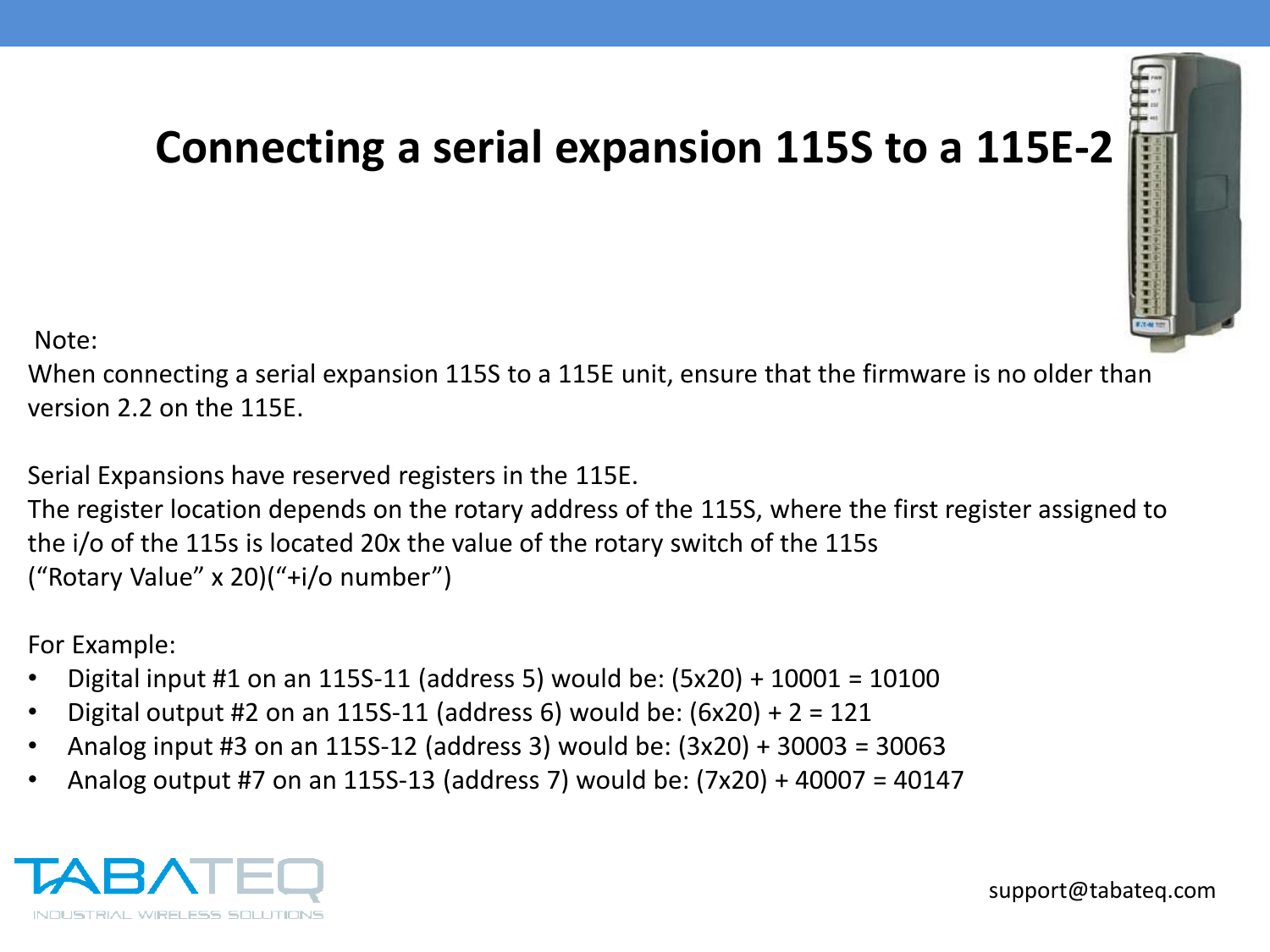- Open the Elpro E-series Configuration Utility and restore the Project "Redland Engineering - Everest.zip" to your PC. The "Restore File" function can be found under the "File" menu.
- Click on "CONTROL ROOM" and then click on "Diagnostics" after which you will get a new screen with a blue terminal window.



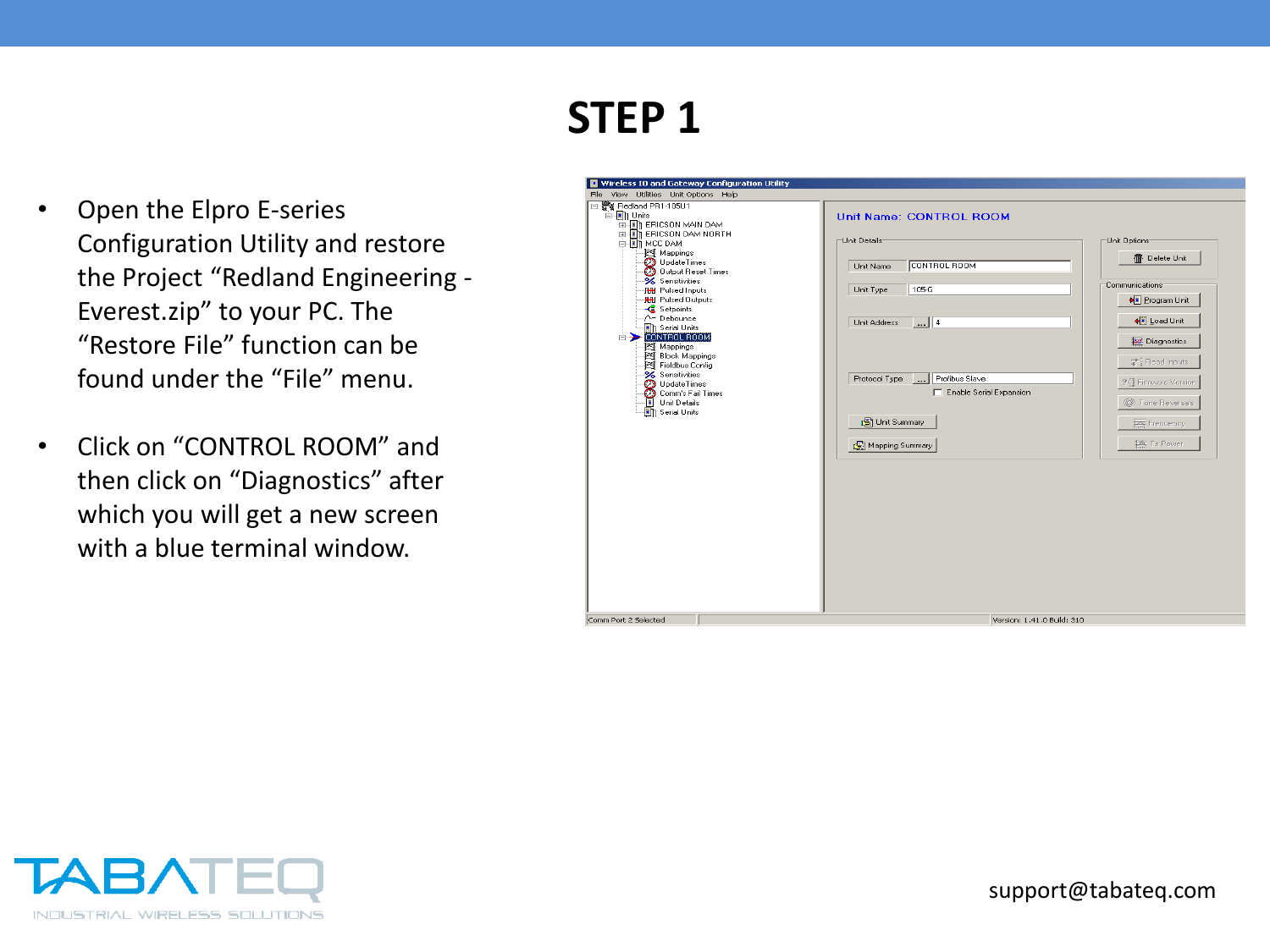- Unplug your Profibus Cable
- Plug in your Serial Cable between your PC and Radio.
- As below, click on *Terminal*
- Then type in the letter *m* (for menu) to give you the screen below.



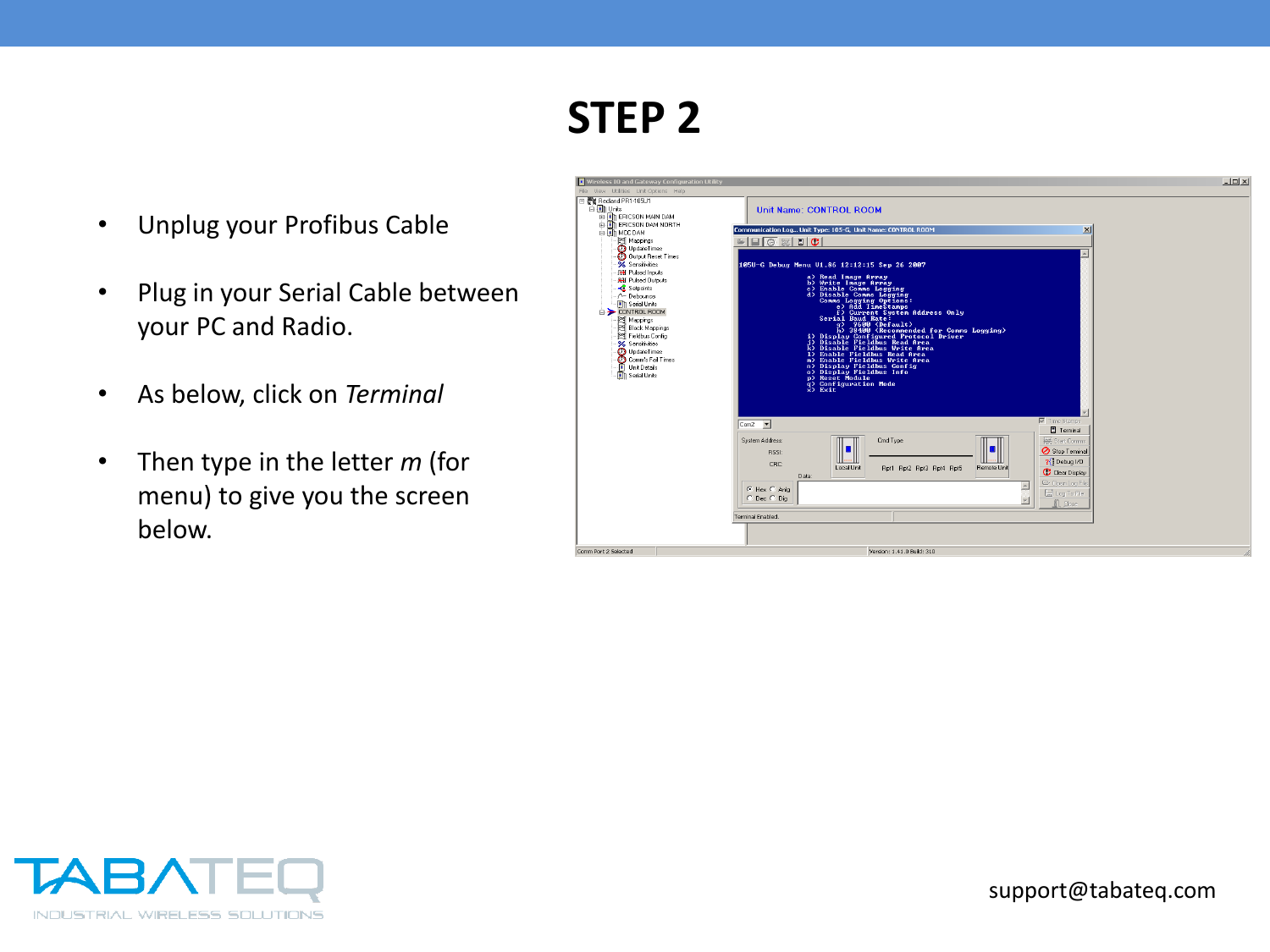- Type the letter *b* to get to the "Write Image Array" option.
- In the location specify which radio register on the Gateway you want to write to.
- In this exercise we are writing to radio register number *142*
- Type in *142* and which you press ENTER.
- After this type in your register value (**0xFFFF**) and press ENTER.

| <b>H-RIT ERICSON MAIN DAM</b><br><b>EL THE ERICSON DAM NORTH</b><br><b>E-RIT MCC DAM</b><br>Mappings<br><b>D</b> UpdateTimes<br>3 Output Reset Times<br>% Sensitivities<br><b>HH</b> Pulsed Inputs<br><b>RHI</b> Pulsed Outputs<br>-C Setpoints<br>√~ Debounce<br>In Serial Units<br>CONTROL ROOM<br>Mappings<br>- Block Mappings<br>Feldbus Config<br>% Sensitivities<br><b>D</b> UpdateTimes<br>Comm's Fail Times<br><b>N</b> Unit Details<br><b>In</b> Serial Units | Communication Log Unit Type: 105-G. Unit Name: CONTROL ROOM<br>$\mathbf{x}$<br>$\Box$ C<br>$\Box$<br>$\odot$ =<br>Figures system numers only<br>serial Band Rate and the community of the state of the state of the<br>index of the community of the state of the state of the<br>index fieldband where the state of the state of the state<br>is limit by D<br>n) Display Fieldbus Config<br>0) Display Fieldbus Info<br>p) Reset Module<br>$\overrightarrow{q}$ Configuration Mode<br>$\overrightarrow{x}$ Exit<br>Location: 142<br>New Value : ØxFFFF<br>Data Changed Message Sent |  |
|------------------------------------------------------------------------------------------------------------------------------------------------------------------------------------------------------------------------------------------------------------------------------------------------------------------------------------------------------------------------------------------------------------------------------------------------------------------------|---------------------------------------------------------------------------------------------------------------------------------------------------------------------------------------------------------------------------------------------------------------------------------------------------------------------------------------------------------------------------------------------------------------------------------------------------------------------------------------------------------------------------------------------------------------------------------------|--|
|                                                                                                                                                                                                                                                                                                                                                                                                                                                                        | <b>▼</b> Time Stamps<br>$Com2 -$<br><b>日</b> Terminal<br>System Address:<br>Cmd Type<br><b>Ext</b> Start Comms<br>n<br>Stop Terminal<br>RSSI:<br>? Debug I/O<br>CRC:<br>Local Unit<br>Remote Unit<br>Rpt1 Rpt2 Rpt3 Rpt4 Rpt5<br>C Clear Display<br>Data:<br>C Open Log File<br>C Hex C Anla<br>Log To File<br>C. Dec. C. Dig.<br>$\overline{\phantom{a}}$<br>IL Close<br>Terminal Enabled.                                                                                                                                                                                           |  |

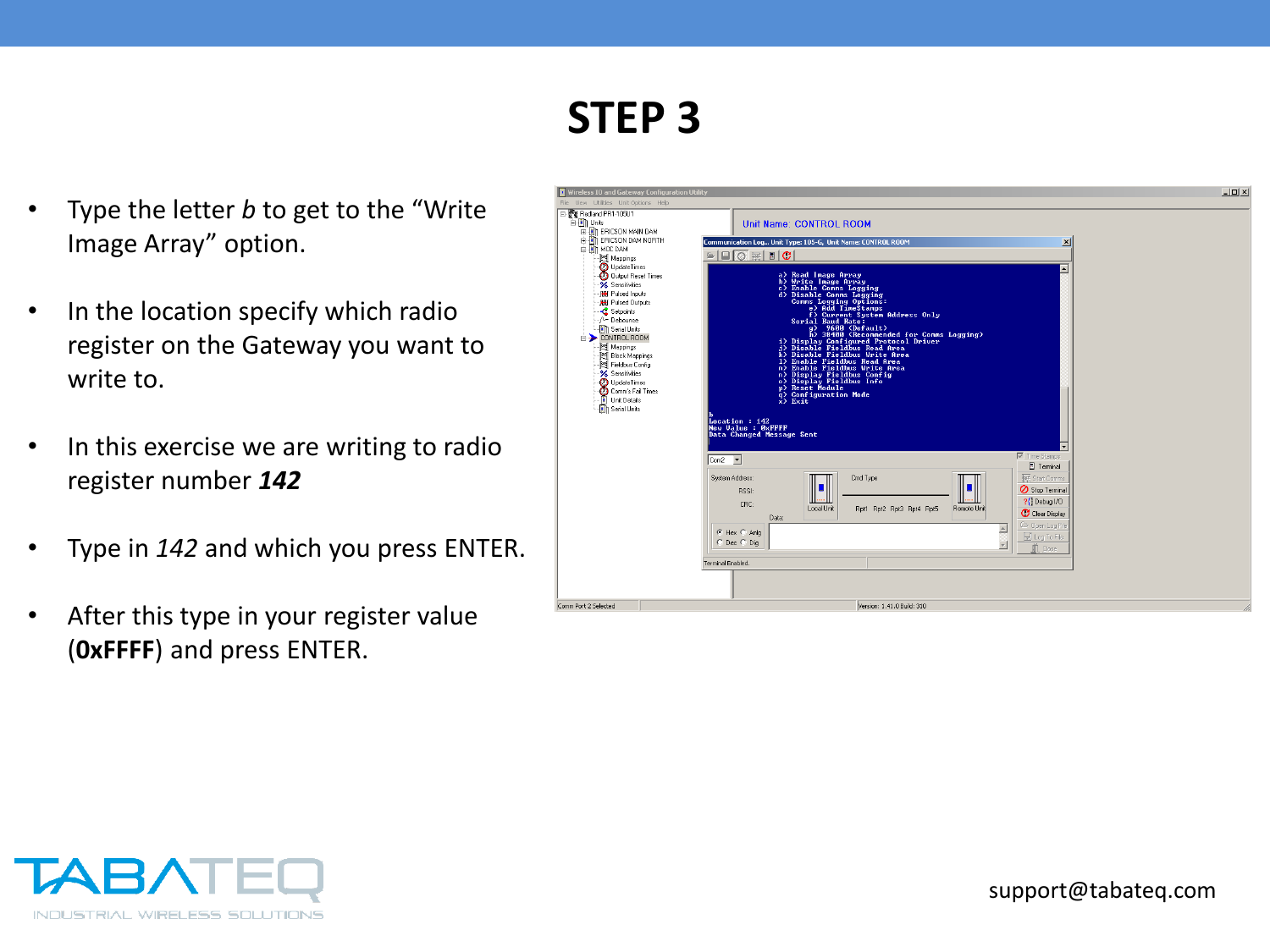- The remote output DOUT1 on the radio unit "MCC DAM" should go ON and stay ON.
- To switch it off go through the same procedure but now enter the HEX value 0x0000.